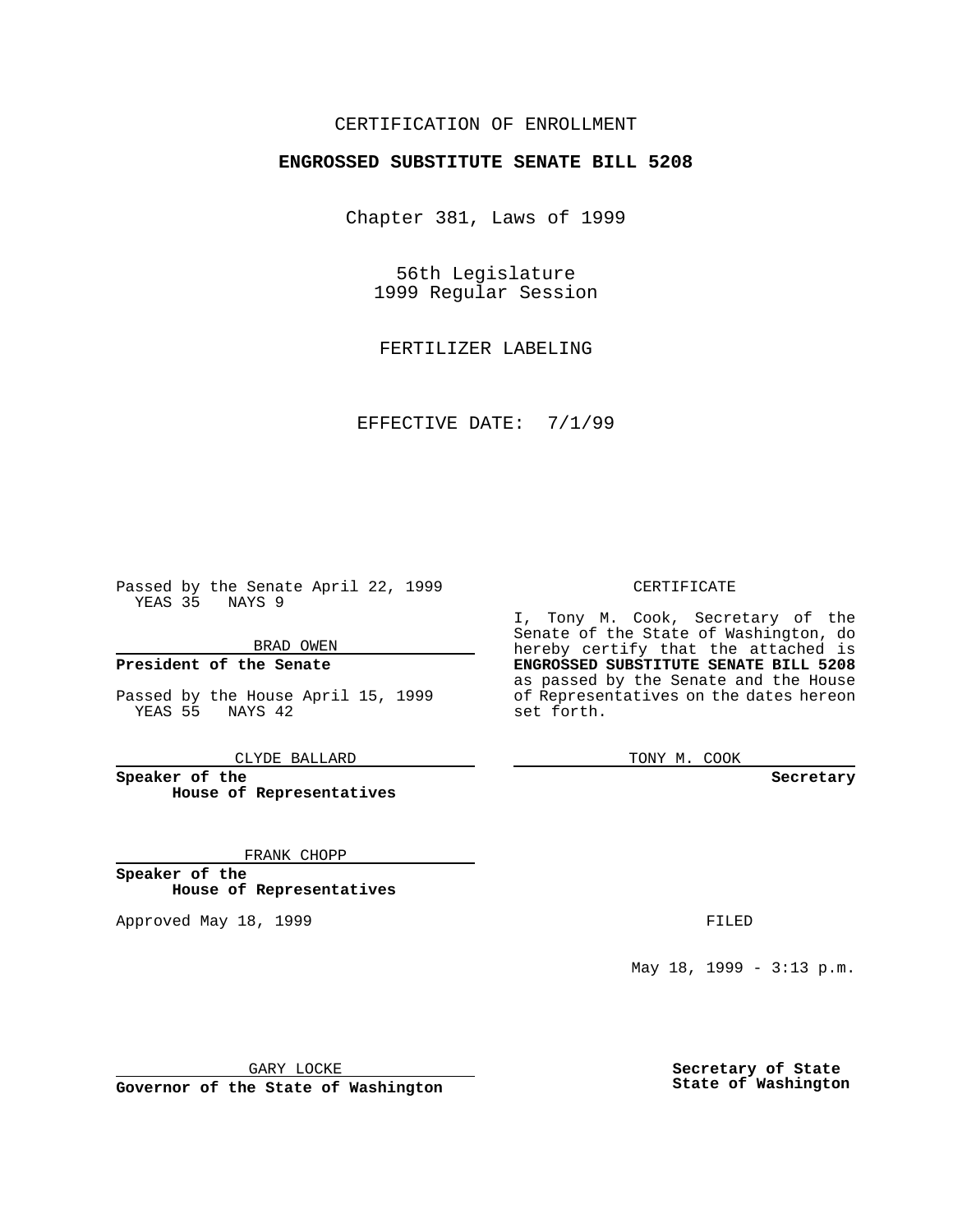## **ENGROSSED SUBSTITUTE SENATE BILL 5208** \_\_\_\_\_\_\_\_\_\_\_\_\_\_\_\_\_\_\_\_\_\_\_\_\_\_\_\_\_\_\_\_\_\_\_\_\_\_\_\_\_\_\_\_\_\_\_

\_\_\_\_\_\_\_\_\_\_\_\_\_\_\_\_\_\_\_\_\_\_\_\_\_\_\_\_\_\_\_\_\_\_\_\_\_\_\_\_\_\_\_\_\_\_\_

#### AS AMENDED BY THE HOUSE

Passed Legislature - 1999 Regular Session

#### **State of Washington 56th Legislature 1999 Regular Session**

**By** Senate Committee on Environmental Quality & Water Resources (originally sponsored by Senators Rasmussen, Stevens, T. Sheldon and Morton)

Read first time 03/03/99.

1 AN ACT Relating to fertilizer labeling language; amending RCW 2 15.54.340; providing an effective date; and declaring an emergency.

3 BE IT ENACTED BY THE LEGISLATURE OF THE STATE OF WASHINGTON:

4 **Sec. 1.** RCW 15.54.340 and 1998 c 36 s 6 are each amended to read 5 as follows:

6 (1) Any commercial fertilizer distributed in this state shall have 7 placed on or affixed to the package a label setting forth in clearly 8 legible and conspicuous form the following information:

9 (a) The net weight;

10 (b) The product name, brand, and grade. The grade is not required 11 if no primary nutrients are claimed;

12 (c) The quaranteed analysis;

13 (d) The name and address of the registrant or licensee. The name 14 and address of the manufacturer, if different from the registrant or 15 licensee, may also be stated;

16 (e) Any information required under WAC 296-62-054;

17 (f) At a minimum, one of the following labeling statements: 18 (("This product has been registered with the Washington State 19 Department of Agriculture. When applied as directed, this fertilizer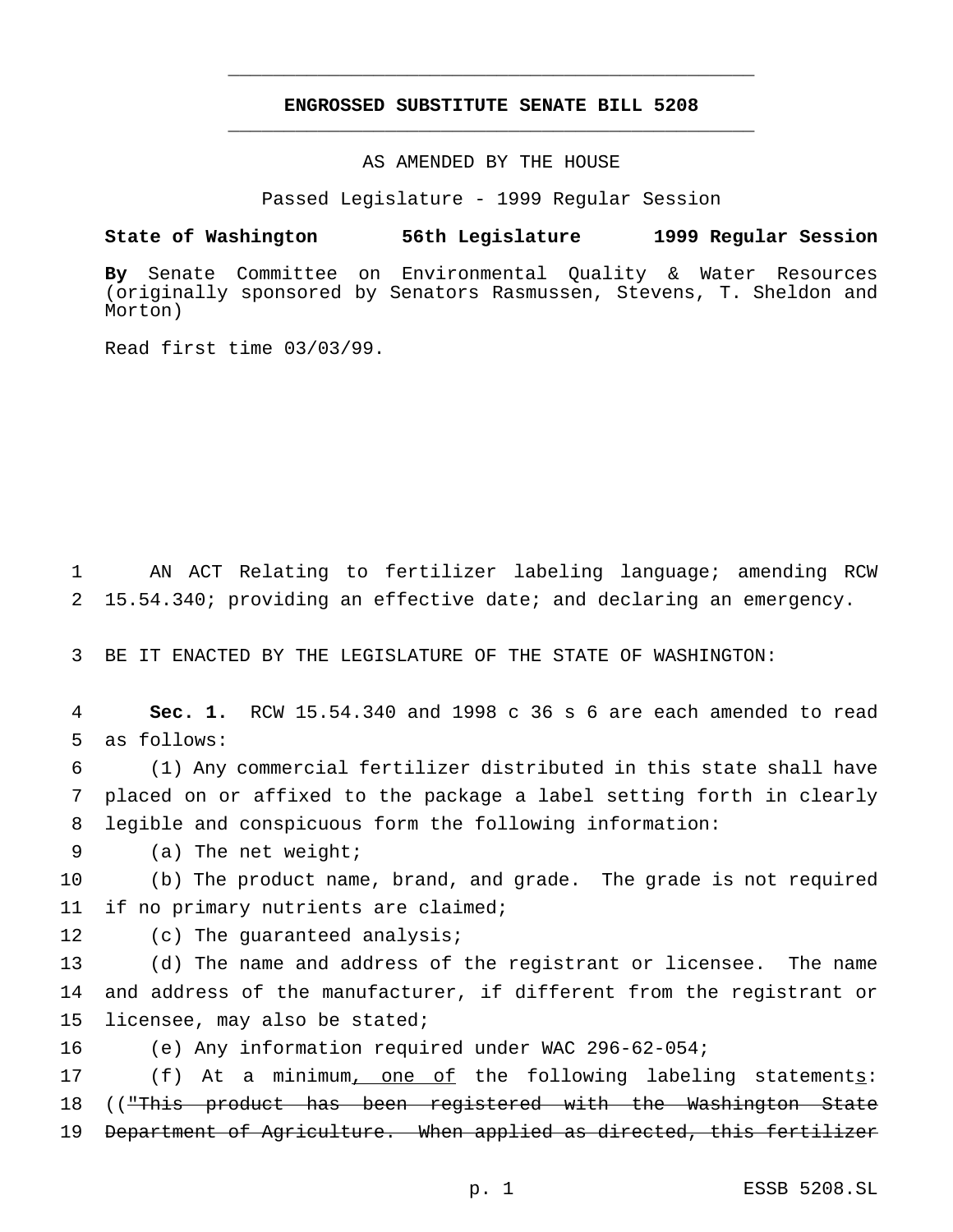meets the Washington standards for arsenic, cadmium, cobalt, mercury, molybdenum, lead, nickel, selenium, and zinc. You have the right to receive specific information about Washington standards from the 4 distributor of this product."; 5 (g) After July 1, 1999, the label must also state:) (i) "Information received by the Washington State Department of Agriculture regarding the components in this product is available on 8 the internet at http://www.wa.gov/agr/ $((-))$ "; or (ii) "Information regarding the contents and levels of metals in 10 this product is available on the internet at http://www.wa.gov/agr/"; or (iii) "Information regarding the contents and levels of metals in this product is available on the internet at http://www.regulatory- info-xx.com". Each registrant must substitute a unique alpha numeric 15 identifier for "xx". This statement may be used only if the registrant establishes and maintains the internet site and the internet site meets 17 the following criteria: (A) There is no advertising or company-specific information on the 19 site; (B) There is a clearly visible, direct hyperlink to the 21 department's internet site specified in (f)(i) and (ii) of this 22 subsection (1); and 23 (C) Any other criteria adopted by the director by rule; and 24 ( $(\hat{h})$ ) (g) Other information as required by the department by rule. (2) If a commercial fertilizer is distributed in bulk, a written or printed statement of the information required by subsection (1) of this section shall accompany delivery and be supplied to the purchaser at the time of delivery. (3) Each delivery of a customer-formula fertilizer shall be subject to containing those ingredients specified by the purchaser, which ingredients shall be shown on the statement or invoice with the amount contained therein, and a record of all invoices of customer-formula grade mixes shall be kept by the registrant or licensee for a period of twelve months and shall be available to the department upon request: PROVIDED, That each such delivery shall be accompanied by either a statement, invoice, a delivery slip, or a label if bagged, containing the following information: The net weight; the brand; the guaranteed analysis which may be stated to the nearest tenth of a percent or to ESSB 5208.SL p. 2